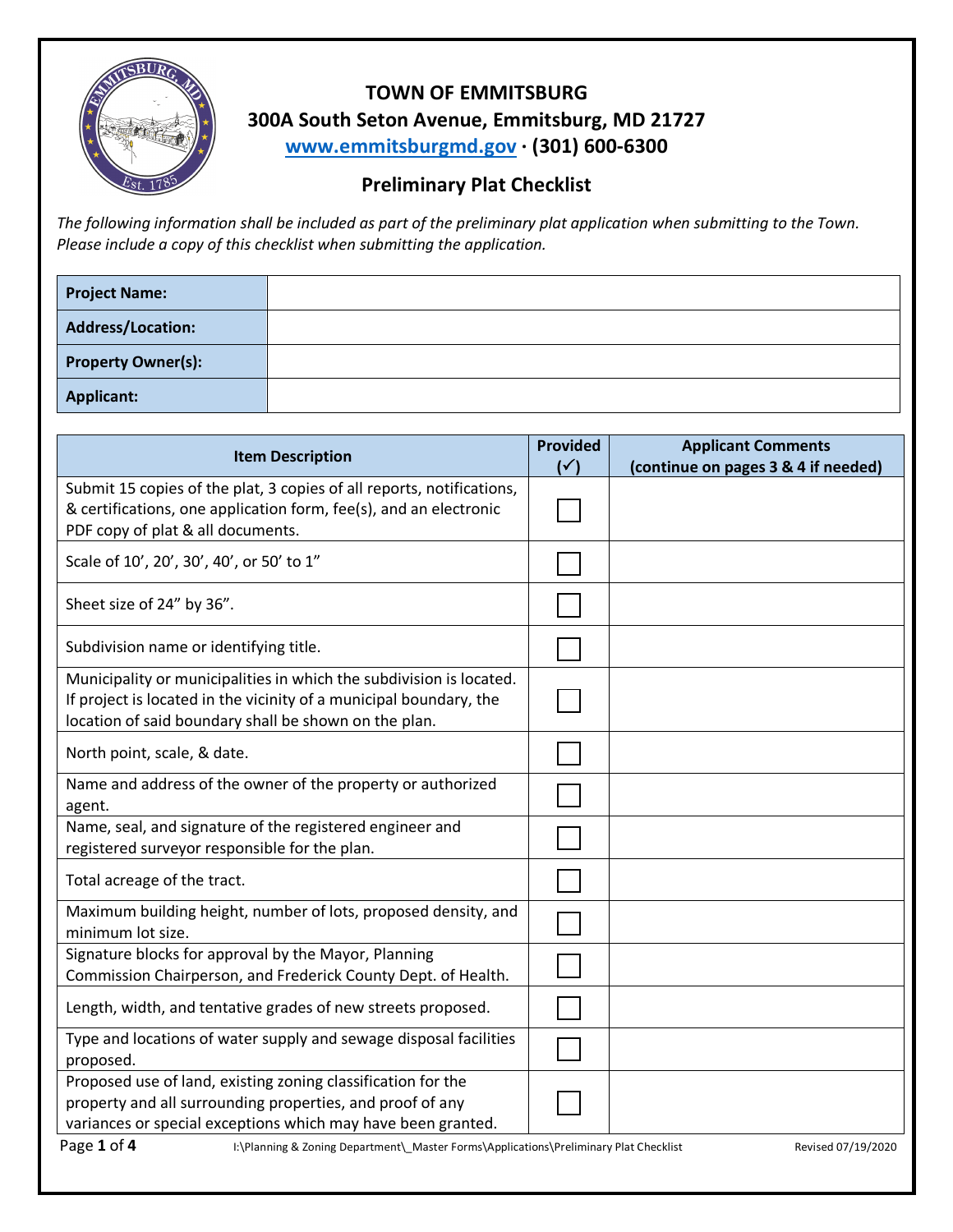| A location map for the purpose of locating the site in relation to                             |  |  |
|------------------------------------------------------------------------------------------------|--|--|
| the surrounding neighborhood and community. The location                                       |  |  |
| map should be at a scale of not less than 2000' to 1".                                         |  |  |
| Tract boundaries clearly showing bearings and distances. Lot line                              |  |  |
| descriptions shall read in a clockwise direction.                                              |  |  |
| Source of title of all existing lots.                                                          |  |  |
| Proposed contours at 5' vertical intervals or as authorized by the                             |  |  |
| Town Engineer.                                                                                 |  |  |
| Datum to which contour elevations refer. Where reasonably                                      |  |  |
| practicable, data shall refer to the U.S. Coastal and Geodetic                                 |  |  |
| Survey Datum.                                                                                  |  |  |
| The names of owners immediately adjacent land, the names of                                    |  |  |
| proposed or existing developments immediately adjacent, and                                    |  |  |
| the locations and dimensions of any streets or easements shown                                 |  |  |
| thereon which abut the land to be developed.                                                   |  |  |
| Soil types.                                                                                    |  |  |
|                                                                                                |  |  |
| All existing watercourses, tree masses, and other significant                                  |  |  |
| natural features, such as rock outcrops, springs, seeps, wetlands,                             |  |  |
| and floodplains.                                                                               |  |  |
| All existing buildings, sewers, water mains, culverts, petroleum                               |  |  |
| lines, telephone and electrical lines, gas lines, fire hydrants, and                           |  |  |
| other man-made features, including size, type, location, and                                   |  |  |
| ownership.                                                                                     |  |  |
| All existing streets on, adjacent to, or within 200' of any part of                            |  |  |
| the tract, including name, right-of-way width, and cartway width.                              |  |  |
| All existing property lines, easements, and rights-of-way and the                              |  |  |
| purpose for which the easements or rights-of-way have been                                     |  |  |
| established, with accurate dimensions, bearings or deflection                                  |  |  |
| angles and radii, arcs, and central angles of all curves.                                      |  |  |
| Transmission line easements for gas, electric, and petroleum                                   |  |  |
| lines shall be specifically noted as such. Special conditions                                  |  |  |
| required by these easements shall be noted on the plan.                                        |  |  |
| Blocks and lots shall be numbered in consecutive order (E.G.,                                  |  |  |
| Block A, Lots 1-10; Block B, Lots 11-22).                                                      |  |  |
| Location of all proposed buildings and other significant proposed                              |  |  |
| man-made features.                                                                             |  |  |
| Location, dimensions, and purpose of all proposed streets, alleys,                             |  |  |
| sidewalks, rights-of-way and easements, proposed lot lines with                                |  |  |
| dimensions, driveway access points on all lots where proposed,                                 |  |  |
| proposed minimum building setback line and dimensions for                                      |  |  |
| each street, playgrounds, public buildings, public areas, and                                  |  |  |
| parcels of land proposed to be dedicated or reserved for public                                |  |  |
| use.                                                                                           |  |  |
| The location of existing lot line markers along the perimeter of<br>the entire existing tract. |  |  |
| Location, dimensions, and purpose of all proposed sanitary                                     |  |  |
| sewer, water, storm sewer, and stormwater management                                           |  |  |
| facilities.                                                                                    |  |  |
|                                                                                                |  |  |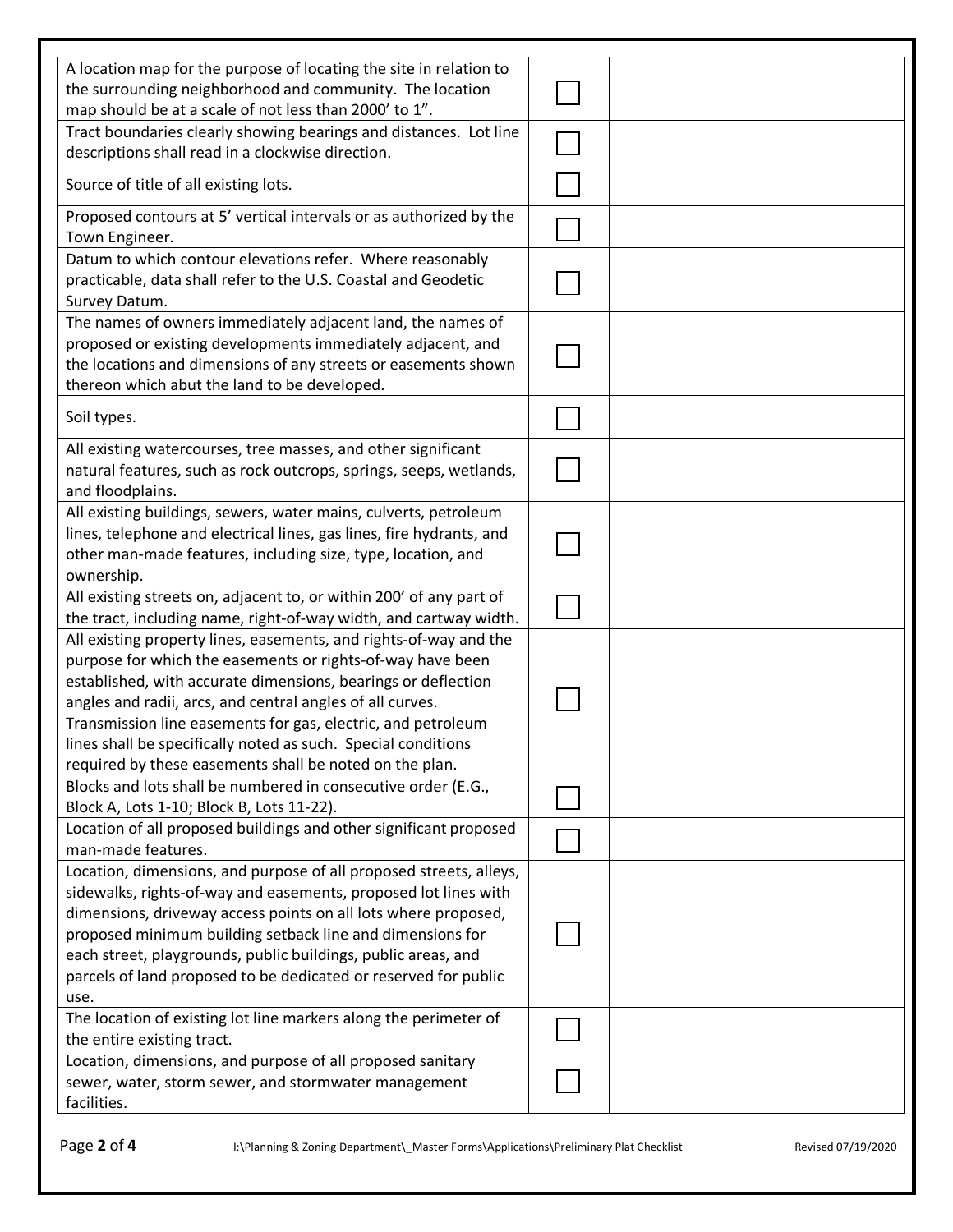| Where the preliminary plat covers only a part of the developer's   |  |  |
|--------------------------------------------------------------------|--|--|
| entire holdings, a sketch shall be required of the prospective     |  |  |
| street layout for the remainder.                                   |  |  |
| The location and configuration of proposed parking facilities and  |  |  |
| access drives.                                                     |  |  |
| A notarized statement to the effect that the applicant is the      |  |  |
| owner of the land proposed to be developed and that the            |  |  |
| improvements shown on the preliminary plat are made with the       |  |  |
| applicant's free consent.                                          |  |  |
|                                                                    |  |  |
| Recreation and open space areas.                                   |  |  |
|                                                                    |  |  |
| Location and sight distances of driveway access points.            |  |  |
| When phasing of the development is proposed, plans shall           |  |  |
| illustrate a phasing plan that includes all plan elements required |  |  |
| by Town Code.                                                      |  |  |
| Where the plan proposed the creation of any new streets, the       |  |  |
| application shall be accompanied by a listing of proposed street   |  |  |
|                                                                    |  |  |
| names, which shall be reviewed by the appropriate officials of     |  |  |
| the Town and the US Postal Service to determine that the same      |  |  |
| are not identical or deceptively similar to any existing street    |  |  |
| name.                                                              |  |  |
| A statement on the plan indicating any zoning amendment,           |  |  |
| special exception, or variance, if applicable.                     |  |  |
| A statement on the plan indicating any existing or proposed        |  |  |
| modifications granted by the Planning Commission.                  |  |  |
| Radiuses of streets and turnarounds.                               |  |  |
|                                                                    |  |  |
| If applicable, the preliminary plat shall be accompanied by:       |  |  |
| 1. Adequate public facilities determination of adequacy            |  |  |
| report in accordance with Chapter 14.04.                           |  |  |
| 2. Forest stand delineation and forest conservation plans in       |  |  |
| accordance with Chapter 16.44.                                     |  |  |
| Maximum density and/or unit yield plan in accordance<br>3.         |  |  |
| with Title 17, showing the total acreage of the tract and          |  |  |
| constrained land area, with detailed supporting                    |  |  |
| calculations.                                                      |  |  |
| Community association document, also known as a<br>4.              |  |  |
| homeowner's association document or a condominium                  |  |  |
| association document, shall be provided for all                    |  |  |
| subdivision applications which propose lands or facilities         |  |  |
| to be used or owned in common by all the residents of              |  |  |
|                                                                    |  |  |
| that subdivision and not deeded to the municipality. The           |  |  |
| elements of this document shall be in accordance with              |  |  |
| Town Code §16.24.020.C.4.                                          |  |  |
|                                                                    |  |  |
| Additional Comments:                                               |  |  |

\_\_\_\_\_\_\_\_\_\_\_\_\_\_\_\_\_\_\_\_\_\_\_\_\_\_\_\_\_\_\_\_\_\_\_\_\_\_\_\_\_\_\_\_\_\_\_\_\_\_\_\_\_\_\_\_\_\_\_\_\_\_\_\_\_\_\_\_\_\_\_\_\_\_\_\_\_\_\_\_\_\_\_\_\_\_\_\_\_\_\_\_\_\_\_\_\_\_

\_\_\_\_\_\_\_\_\_\_\_\_\_\_\_\_\_\_\_\_\_\_\_\_\_\_\_\_\_\_\_\_\_\_\_\_\_\_\_\_\_\_\_\_\_\_\_\_\_\_\_\_\_\_\_\_\_\_\_\_\_\_\_\_\_\_\_\_\_\_\_\_\_\_\_\_\_\_\_\_\_\_\_\_\_\_\_\_\_\_\_\_\_\_\_\_\_\_